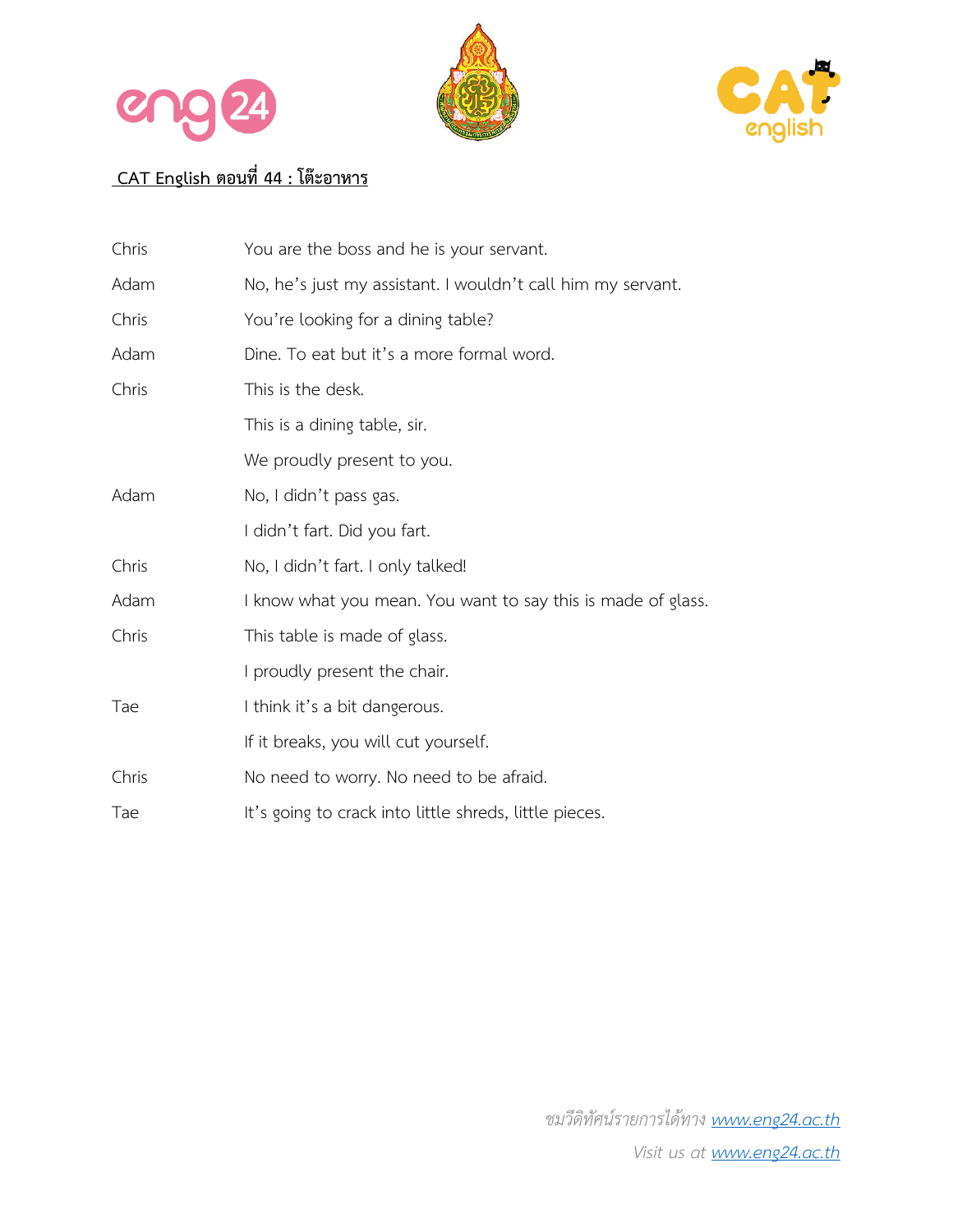





## **Vocabularies / Phrases / Sentences**

| assistant         | ผู้ช่วย                                            |
|-------------------|----------------------------------------------------|
| servant           | คนรับใช้                                           |
|                   |                                                    |
| dining table      | โต๊ะกินข้าว                                        |
| dining room       | ห้องรับประทานอาหาร                                 |
| dinner            | มื้อเย็น                                           |
| dine              | รับประทาน                                          |
| die               | ตาย                                                |
| desk              | โต๊ะทำงาน โต๊ะเรียน                                |
| table             | โต๊ะวางของ โต๊ะนั่งเล่น                            |
| guard             | เจ้าหน้าที่รักษาความปลอดภัย, เฝ้า                  |
| gas               | ก๊าซ                                               |
| glass             | แก้ว                                               |
| glasses           | แว่น                                               |
| grass             | หญ้า                                               |
| No need to worry. | ไม่ต้องกังวลไป                                     |
| no need to        | ไม่จำเป็นต้อง                                      |
| made of           | ทำจากสิ่งใดสิ่งหนึ่งด้วยวัสดุนั้นเพียงสิ่งเดียว    |
| made from         | ทำจากวัสดุหนึ่งจากหลายวัสดุที่ผสมกันอยู่ในสิ่งนั้น |
| padded chair      | เก้าอื้น                                           |
|                   |                                                    |

*ชมวีดิทัศน์รายการได้ทาง www.eng24.ac.th Visit us at www.eng24.ac.th*